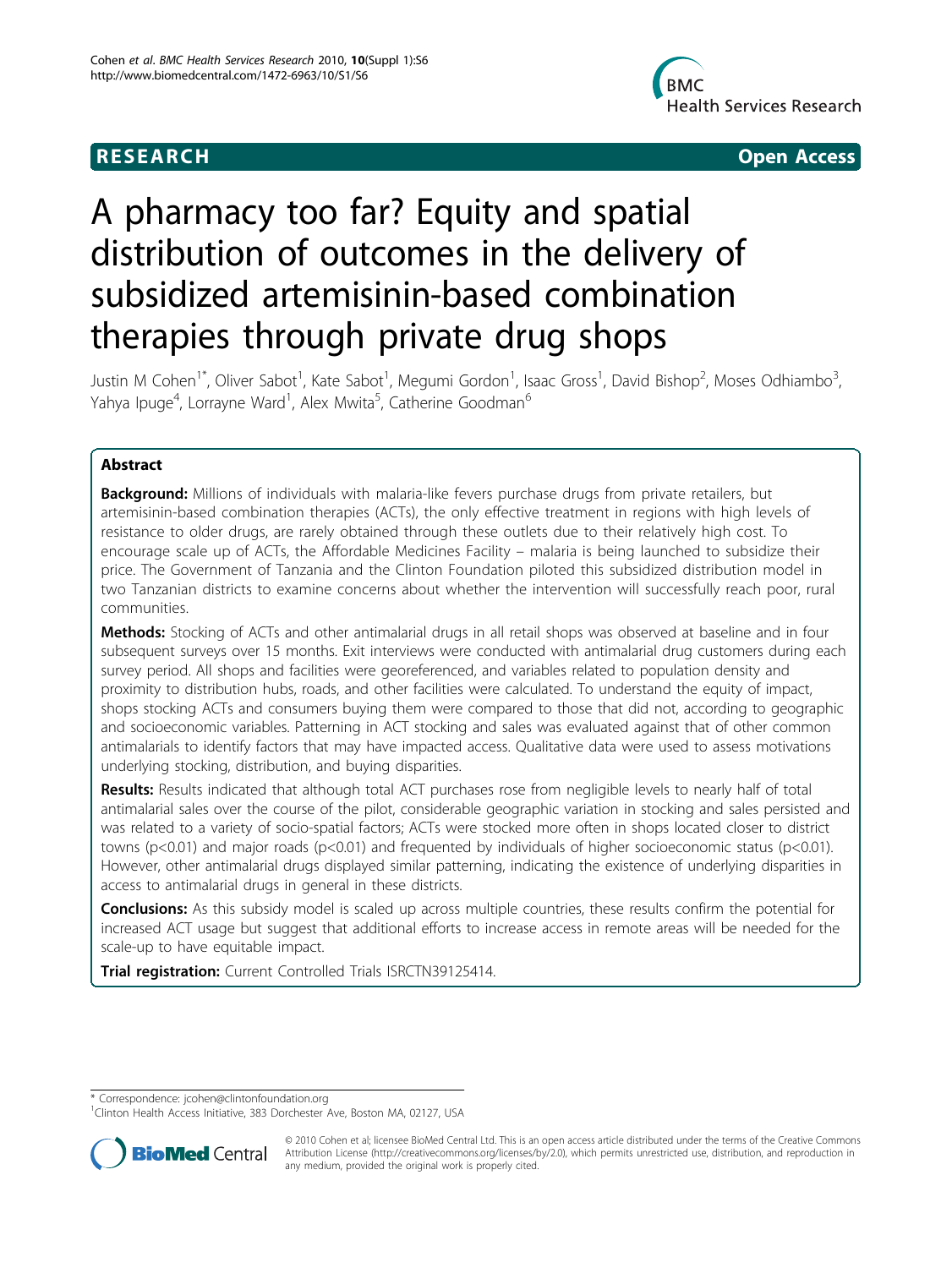#### Background

It is estimated that only 37% of patients with malaria seek treatment in the public sector [[1\]](#page-10-0), while millions purchase drugs through private outlets. However, artemisinin-based combination therapies (ACTs), the only effective malaria treatment in regions with high levels of resistance to older antimalarial drugs, are very rarely obtained through these private retailers [[2](#page-10-0)]. ACTs are typically sold at retail prices 20-40 times those of common alternatives such as amodiaquine and sulphadoxine-pyrimethamine (SP), making them prohibitively expensive for the 40-60% of febrile individuals seeking treatment from private vendors like pharmacies or drug shops. The widespread development of resistance to cheaper antimalarial drugs means that a majority of individuals suffering from malaria worldwide are not receiving effective treatment.

To encourage scale-up of ACT coverage, the global malaria community is launching the Affordable Medicines Facility – malaria (AMFm) to subsidize the price of ACTs at the point of production for distribution in the public and private sectors. However, concerns remain about whether the intervention will succeed in reaching poor, rural communities [[3](#page-10-0)]. To provide evidence to inform these discussions, the Government of Tanzania and the Clinton Foundation tested the model through a pilot program in two rural Tanzanian districts.

The pilot demonstrated that ACTs could indeed lead to high uptake [[4\]](#page-10-0). Stocking of ACTs in retail drug shops increased from 0/133 in August 2007 to 109/151 (72.2%) a year later. As importantly, these drugs were sold at or below the target retail price; interviewed customers paid an average price of \$0.58 during the study period, an amount in line with the cost of other common antimalarial drugs. The effect was striking; while only 1% of antimalarial consumers purchased ACTs before initiation of the subsidy, that fraction increased to about 40% a year later.

Despite these gains, the final survey following 14 months of implementation revealed that 60% of antimalarial drug shop customers still were purchasing alternatives to these heavily subsidised, effective ACTs. This population of individuals receiving ineffective medications can be divided into those who purchased antimalarial or antipyretic drugs at a shop that did not carry ACTs, and second, those who shopped where ACTs were available, but who chose to purchase an antipyretic or another antimalarial instead. By the end of the study period, over a quarter of shops in the study districts continued not to stock ACTs. Of customers buying drugs at shops that did stock ACTs, 44% chose to buy a different antimalarial. With failure rates of upwards of 42% for drugs like amodiaquine [[5](#page-10-0)], it is essential to understand why some shops never stocked ACTs during the subsidy and why some customers did not buy them even when given the option.

This analysis investigates drivers of subsidized ACT stocking and sales at the shop level and ACT purchase at the individual level through spatial analysis. Observed patterning in ACT stocking and sales is compared against that of other common antimalarial drugs to identify factors that may be specifically impacting access to the subsidized drugs. To help contextualize geographic patterns, qualitative data are presented to assess rationales underlying stocking, distribution, and buying disparities.

#### Methods

#### Study population

The intervention was conducted in two rural districts of Tanzania: Maswa in Shinyanga region and Kongwa in Dodoma region. These districts were comparable in terms of key indicators including population per health facility, employment, prevalence of private drug shops, and bed net ownership. Recent surveys found 30% malaria parasite prevalence in children 6-59 months in Shinyanga, compared to 13% in Dodoma [[6](#page-10-0)]. Socioeconomic status (SES) of households in both districts is below the national average as evidenced by comparison of key assets such as housing materials, toilet facilities, and availability of electricity [[7\]](#page-10-0). Private sector shops – particularly the part II drug stores called duka la dawa baridi (DLDB) – provide the majority of fever treatment in Tanzania [\[8](#page-10-0)]. DLDB are required to be staffed by an individual with at least one year of health training, and are only allowed to sell over-the-counter (OTC) medicines, although research has shown that both of these requirements are often not met [[9](#page-10-0)]. Drug shops purchase supplies from regional drug wholesalers or pharmacies, which buy from other wholesalers or importers [[8,10\]](#page-10-0).

In 2006, Tanzania switched its national guidelines for first-line malaria treatment to ACT, specifically artemether-lumefantrine (AL), with free distribution beginning in the public and non-governmental organization (NGO) sectors in December of that year. ACTs are classified as prescription-only medication, and currently are only consistently available in health facilities and registered part I pharmacies. The previous first-line treatment, SP, was adopted in 2001 but rapidly lost effectiveness [[11\]](#page-10-0).

Details of the subsidy design are reported elsewhere [[4\]](#page-10-0). In brief, artemether-lumefantrine, the recommended first-line ACT in Tanzania, was purchased from the manufacturer, Novartis, and sold to a pharmaceutical wholesaler in Dar es Salaam at an average of \$0.11 per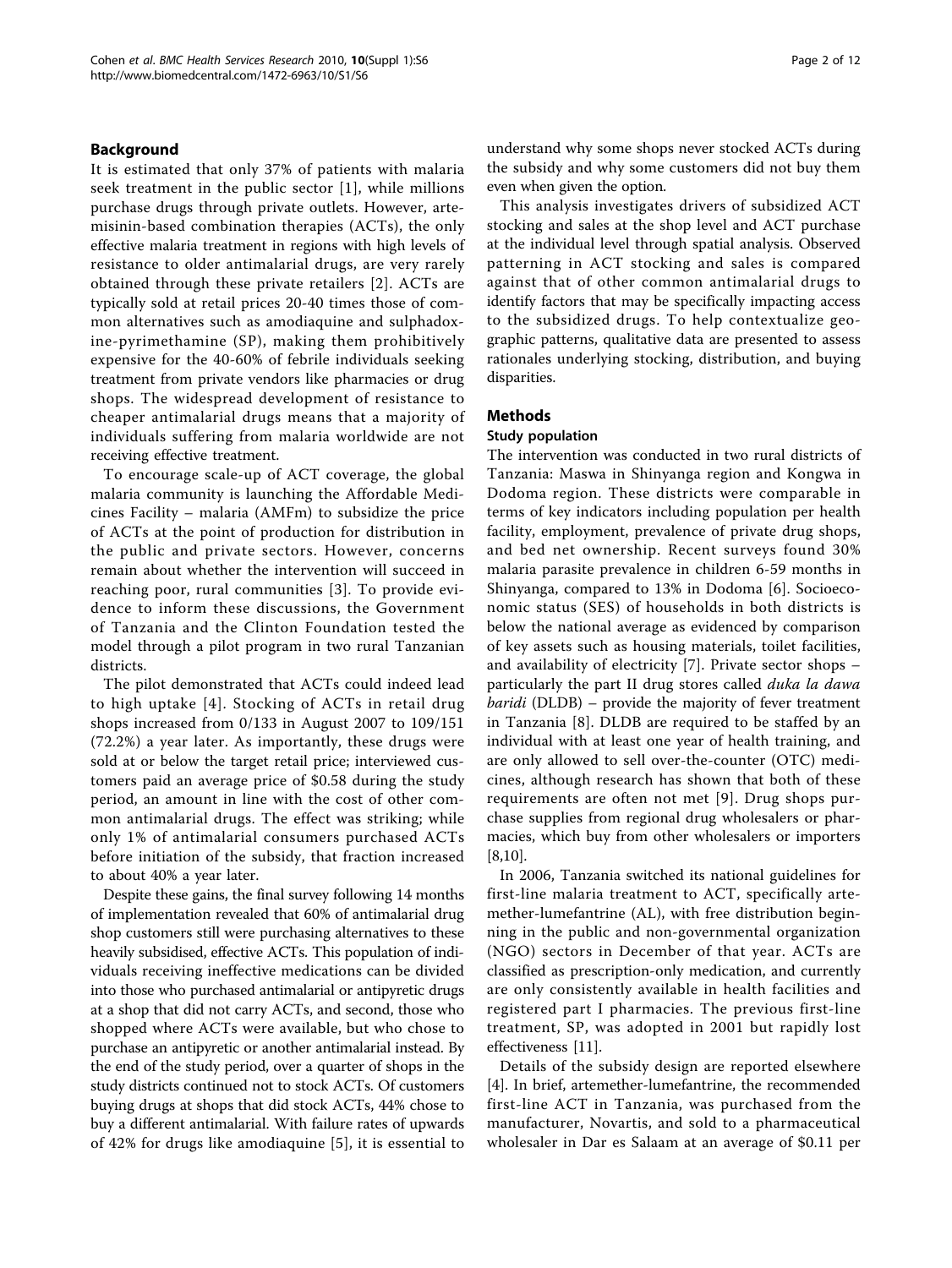dose. The wholesaler received no instructions other than to sell the ACTs to drug shops in the two intervention districts according to its standard practices, and it was made clear that the wholesaler would not be monitored or held accountable for its pricing, stocking, or other practices. To reflect potential information, education, and communication interventions that will accompany the AMFm, additional activities included a one-day training of DLDB attendants focused on malaria symptoms and ACT dispensing and dosing, and Population Services International activities emphasizing the importance and availability of ACTs, including local radio advertisements, wall paintings, and themed cultural shows. A suggested retail price of 300, 600, 900, and 1200 Tanzanian Shillings was marked on ACT packages distributed in Kongwa, but not in Maswa.

#### Data collection

Retail audits [[12\]](#page-10-0) were used to collect data on stocking and sales of antimalarial drugs in all the 226 DLDB that existed in the two districts over the course of the project. DLDB were initially identified through Tanzania Food and Drug Authority records, with unregistered DLDB captured through discussions with local informants and systematic physical reconnaissance throughout each district. All DLDB were georeferenced using hand-held Garmin Etrex global positioning system units.

Each audit involved visiting a DLDB twice at a one month interval. Collectors recorded the stock level of all antimalarial drugs present during each visit, and a short questionnaire was administered to the owner or attendant to determine the amount of each product newly purchased and disposed of (e.g., due to expiry or damage) during the previous four weeks. Sales volumes were then calculated by comparing stock levels between the two visits and adding purchases and subtracting disposals. Data collectors also visited all public and NGO health facilities in each survey period to review ACT stocks and dispensing records. As with DLDB, all locations were georeferenced.

Exit interviews were used to collect information on shoppers and their antimalarial drug choices. Data collectors positioned themselves near a DLDB and remained there for the full business day. Collectors maintained some distance from the DLDB to avoid disrupting normal business. All customers emerging were approached and asked to answer a short questionnaire about the products bought. Those purchasing drugs for malaria or fever were asked about the primary reason they selected the particular antimalarial or antipyretic drug they purchased, and the brand of the product was visually verified. Interviewees were asked a series of questions about 53 types of household assets including ownership of commodities, presence of electricity, and housing materials, in-line with the 2003-04 Tanzania HIV/AIDS Indicator Survey [\[13](#page-10-0)]. Both retail audits and exit interviews were conducted a total of four times after the pilot subsidy began in October: November 2007, and March, August, and November 2008.

Finally, qualitative interviews with shop owners and wholesale distributors were conducted in November 2008 following the pilot program to contextualize the quantitative results. Thirty-four DLDB storeowners and four wholesale distributors were interviewed using a semi-structured interview guide. Storeowners were randomly selected from six DLDB groupings constructed according to the number of neighboring shops within 1 km. Distributors were selected by asking the national wholesaler to identify the principal agents it used to supply ACTs in the intervention districts. The structured interviews probed about ACT availability, stocking, pricing, and profitability, and supply of and demand for antimalarial drugs including the subsidized ACT. Interviews were mostly conducted in Kiswahili, transcribed, and then translated into English. Qualitative data were coded and analyzed using MaxQDA; the coding scheme was developed based on the key research questions and themes that were generated by the interviews.

#### Variable creation

ArcGIS v9.3 was used to generate spatial variables that could be used to describe the relative remoteness of retail DLDB and their proximity to other DLDB and public facilities. A shapefile of all wards (a "ward" is the 4<sup>th</sup> administrative boundary in Tanzania) created by the International Livestock Research Institute (ILRI) and National Census Bureau (<http://www.ilri.org/gis/>) was used to identify the population density for the ward in which each DLDB was located. An additional ILRI shapefile of major roads produced from LANDSAT images was also used.

Euclidean distance from each DLDB to the nearest major road was calculated, as was average distance to the three nearest neighboring DLDB and the number of neighboring DLDB within 1 km. Similarly, the average distance to the three nearest public or NGO facilities and the number within 1 km were computed along with the distance to the nearest facility that was ever found to be stocked with any ACTs and the nearest facility found to be always stocked with at least one dose of ACTs at each survey. The number of surveys in which the nearest facility to each DLDB was stocked was counted. Since DLDB might open or close during the study period, the number of surveys in which each DLDB was found to be open for business was counted as an additional variable that might relate to the health and viability of the shop.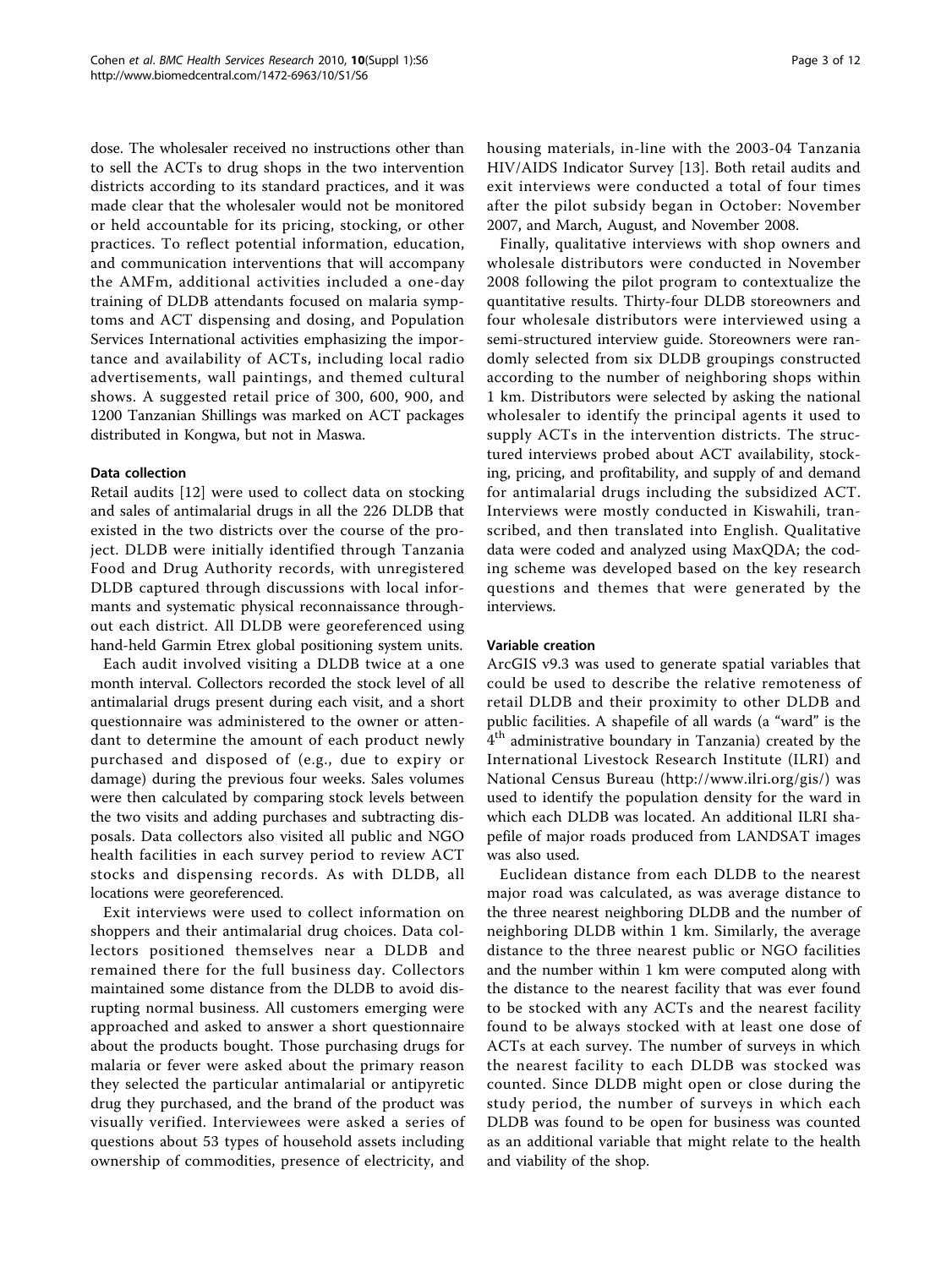To estimate the real-world distance from each DLDB to the town where the regional wholesaler was located and from which ACT distribution initiated – in Kongwa, this hub was the town of Dodoma, while in Maswa it was Maswa Town – road-weighted distance was calculated as the sum of two figures: shortest-path distance from the hub to the road nearest the DLDB, plus straight-line distance from that road to the DLDB weighted six times as heavily as on-road distance to account for the meandering nature and poorer condition of these roads and therefore the slower speed of these segments of the trip [[14\]](#page-10-0). The weight of 6 was selected based on an assumption that travel by major road could proceed up to the speed limit of 120kph while travel off these roads could achieve a maximum of 20kph; other weights were employed for comparison and did not qualitatively change results (data not shown). Finally, Normalized Difference Vegetation Index (NDVI) values calculated from satellite imagery [[15](#page-10-0)], which represent the amount of visible green vegetation, were given to each DLDB as a measure of the environment in which each shop was located. Log transformations were used to normalize variables that appeared heavily skewed after visual inspection of histograms.

An index of SES was calculated through a principal component analysis of the 53 household asset variables collected in exit interviews [[16](#page-10-0)]. SES was rescaled so that the shopper with the lowest principal component score (and thus lowest status) received a value of 0 and the shopper with the highest score a value of 100. Highest education status attained was considered as a numerical variable ranging from 0 (no formal education) to 6 (university).

#### Statistical analysis

All analyses were computed using the SAS System v 9.2. Stocking patterns. DLDB were divided according to whether or not they were ever found to stock or have sold ACTs during any of the four audits following initiation of the subsidy. DLDB that were found to stock or sell ACTs were compared to those that did not in regards to geographic characteristics using t-tests (Satterthwaite tests were used when variances were unequal and pooled tests otherwise) or chi-square tests as appropriate. For example, the average population density at which DLDB stocking or selling ACTs were located was compared to the average for those DLDB not stocking or selling ACTs using a t-test, while the relationship between stocking of ACTs and other antimalarial drugs was compared with a chi-square test. Each of the variables that were found to differ significantly between stocking and not stocking shops in these comparisons then were entered jointly into multivariate logistic regression to determine whether associations were independent.

To examine whether differences in ACT stocking were unique to that subsidized antimalarial drug and its distribution network, these same methods were used to compare stocking of any SP or sulfamethoxypyrazinepyrimethamine (SMP) product, as well as specifically for the two most commonly sold drug brands besides the subsidized ACT product, the generic drugs Orodar (SP manufactured by Elys Chemical Industries Ltd of Kenya) and Malafin (SMP manufactured by Shelys Pharmaceuticals of Tanzania). Chi-square tests were used to examine whether stocking of ACTs and these other common antimalarial drugs was correlated.

Buying patterns. To examine the population of shoppers reached by the subsidized ACT distribution network, the characteristics of individuals shopping at DLDB that stocked and did not stock ACTs were examined through the same statistical methods. Individuallevel variables included SES, age, education, and gender of the shopper, the age and gender of the individual for whom the drug was being purchased, and rationale for buying the chosen drug.

Finally, analysis was restricted to the set of DLDB that were found to have stocked or sold ACTs, and the characteristics of individuals who chose to purchase ACTs when they were available at those DLDB were compared to the characteristics of those who purchased other antimalarial drugs. To examine whether different characteristics of individuals were independent predictors of the drug purchased, these variables were entered into a multivariate regression model using the GENMOD procedure in SAS with a REPEATED statement to adjust for the correlation between customers shopping at the same store.

#### Results

#### Stocking patterns

Significant turnover in the existence of DLDB was observed, with 73 DLDB (32.3%) available for observation in all periods and 52 in only one.

ACT stocking. Of the 226 DLDB ever surveyed in the two districts, 47 (20.8%) were never found to stock or sell ACTs. 179 (79.2%) were found to stock or sell ACTs during at least one of the four survey periods from November 2007 through November 2008, with the percent stocking increasing steadily over the study period (Table [1\)](#page-4-0). For 93 (52.0%) of these 179 DLDB, ACT sales comprised less than 50% of antimalarial products sold while 86 (38.1%) had ACTs comprise at least 50% of all antimalarial sales (Figure [1\)](#page-4-0). The percentage of DLDB never stocking ACT was higher in Kongwa than in Maswa (28.3% versus 15.7% respectively)  $(\chi^2=5.25,$ 1 d.f., p=0.02).

On average, DLDB stocking or selling ACTs were less remote than DLDB that never stocked or sold ACTs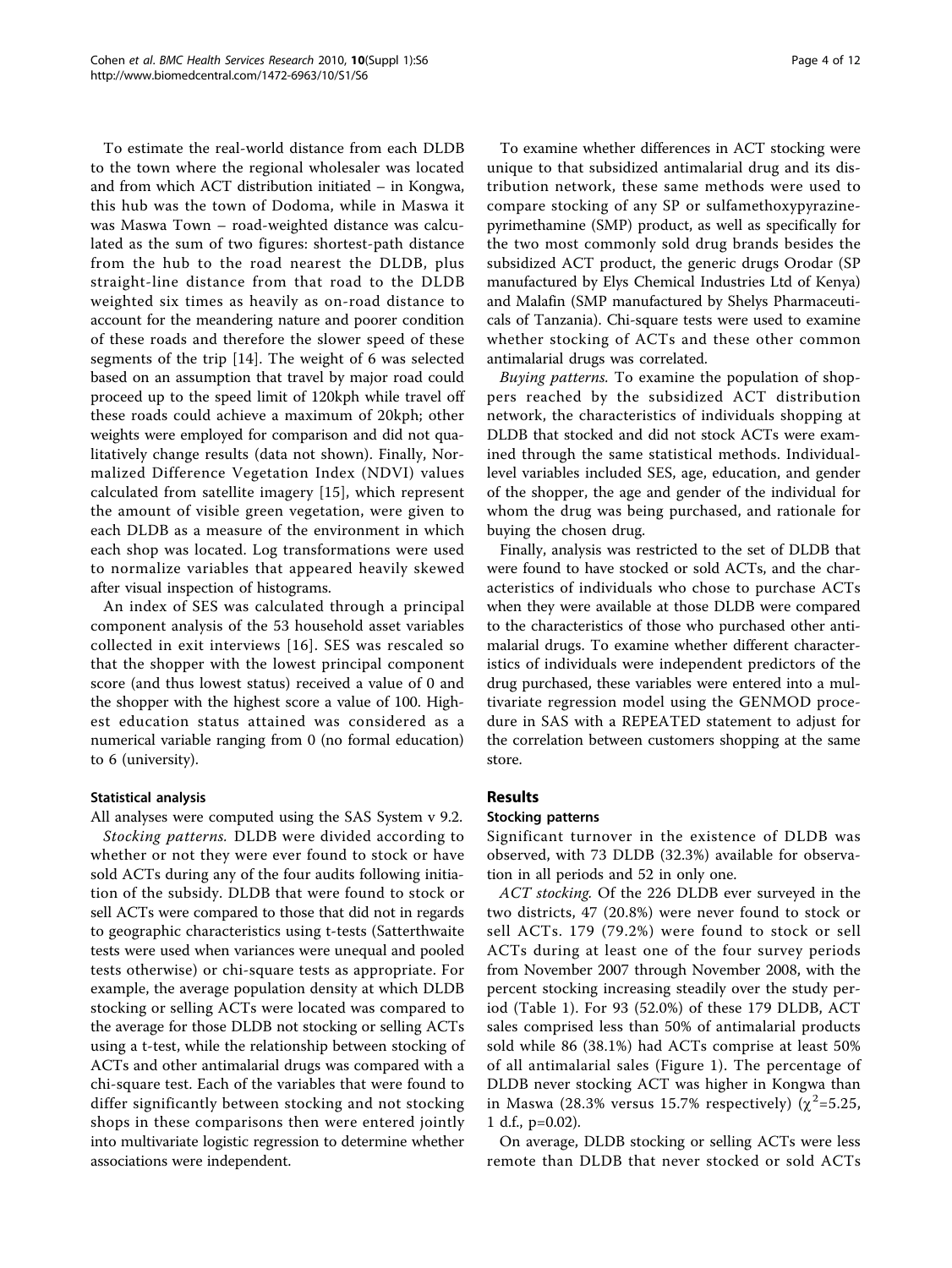|                                                           | November 2007 | <b>March 2008</b> | August 2008 | November 2008 |
|-----------------------------------------------------------|---------------|-------------------|-------------|---------------|
| Shops                                                     | 138           | 146               | 151         | 166           |
| Newly opened *                                            |               | 36                | 32          | 20            |
| Reopened *                                                |               | $*$               | 9           | 18            |
| $Closed *$                                                |               | 28                | 36          | 23            |
| Stocking ACT                                              | 77 (55.8%)    | 87 (59.6%)        | 107 (70.9%) | 121 (72.9%)   |
| Stocking branded<br>generic SP                            | 110 (79.7%)   | 96 (65.8%)        | 116 (76.8%) | 129 (77.7%)   |
| Stocking Orodar 85 (61.6%)                                |               | 62 (42.5%)        | 82 (54.3%)  | 88 (53.0%)    |
| Stocking Malafin 30 (21.7%)                               |               | 26 (17.8%)        | 52 (34.4%)  | 65 (39.2%)    |
| Customers surveyed<br>buying drug for malaria<br>or fever | 443           | 415               | 746         | 972           |
| Buying antimalarial 292 (65.9%)                           |               | 290 (69.9%)       | 455 (61.0%) | 572 (58.9%)   |
| Buying ACT 90 (20.3%)                                     |               | 129 (31.1%)       | 200 (26.8%) | 225 (23.2%)   |
| Buying branded 88 (19.9%)<br>generic SP                   |               | 76 (18.3%)        | 158 (21.2%) | 209 (21.5%)   |



<span id="page-4-0"></span>

|  |  |  |  |  | Table 1 Characteristics of drug shops and their customers over the four post-subsidy surveys |
|--|--|--|--|--|----------------------------------------------------------------------------------------------|
|--|--|--|--|--|----------------------------------------------------------------------------------------------|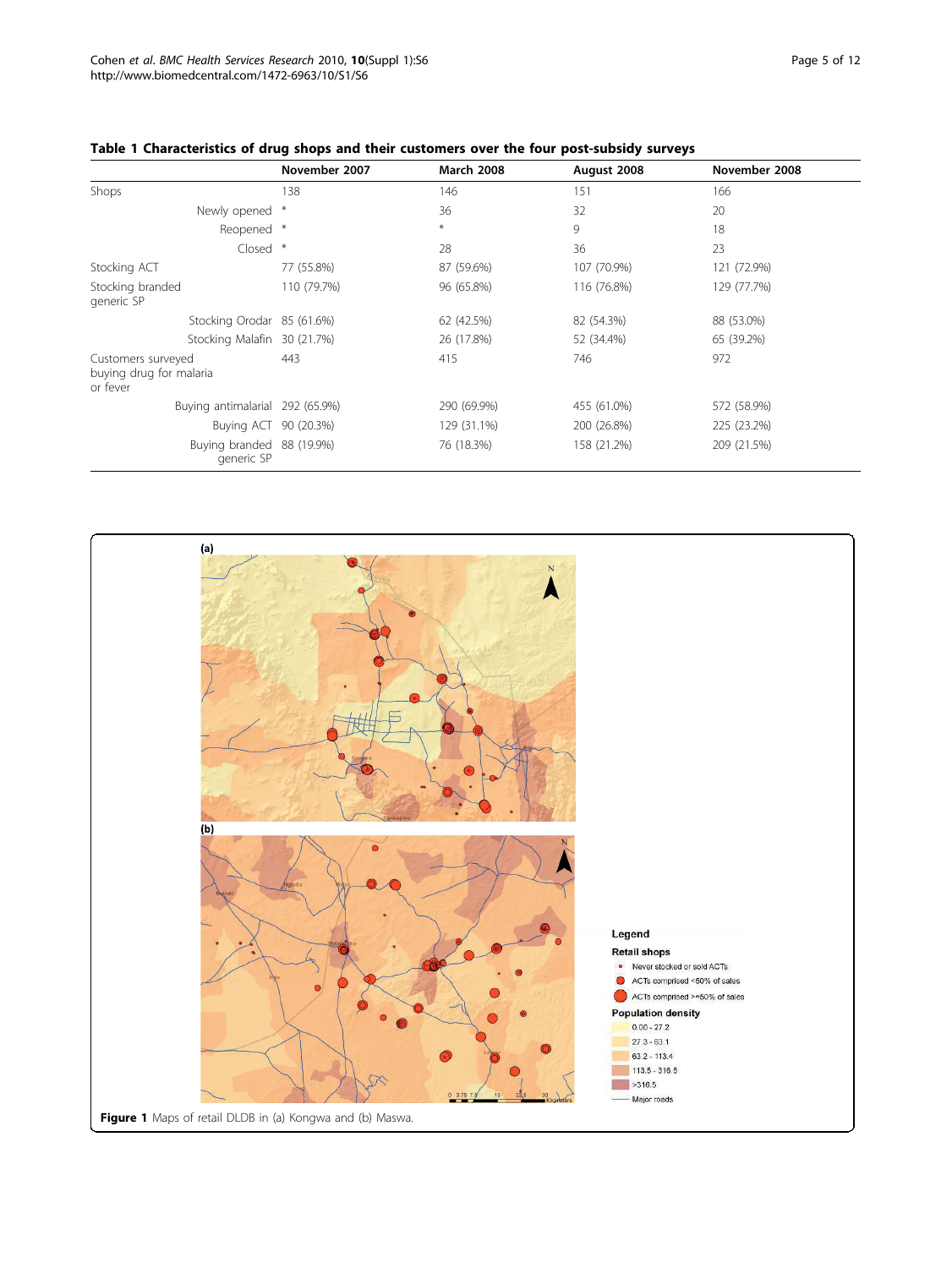<span id="page-5-0"></span>(Figure 2). For example, the 47 DLDB that were never found to stock or sell ACTs in any of the four surveys were located in wards with average population density of 91.2 people/km<sup>2</sup>, compared to 113.0/km<sup>2</sup> for DLDB that stocked. Never-stocking DLDB on average were located significantly farther from roads, the district town, and other DLDB and public facilities, and had much lower total antimalarial sales (all p<0.01). DLDB that never stocked were found to be open for business during an average of 1.8 surveys compared to 2.8 for DLDB that ever stocked ACTs (t=-5.93, 224 d.f., p<0.01).

In multivariate logistic regression, three variables, the number of surveys in which the shop was observed (adjusted odds ratio = 1.63, [95% confidence interval = 1.03-2.59]), the distance from the shop to the main town (adj OR =  $0.04$  [0.01-0.16]), and the average distance to the three nearest neighboring shops (adj  $OR =$ 0.61 [0.46-0.81]), remained independent predictors of whether a shop ever stocked ACTs (all  $p<0.01$ ) with the same direction of association as described above. No other variable in Figure 2 demonstrated a statistically significant association with stocking when controlling for these variables.

SP stocking. Only 15/226 DLDB (6.6%) were never found to stock or sell SP or SMP (hereafter referred to as "SP"). Stocking was significantly and positively

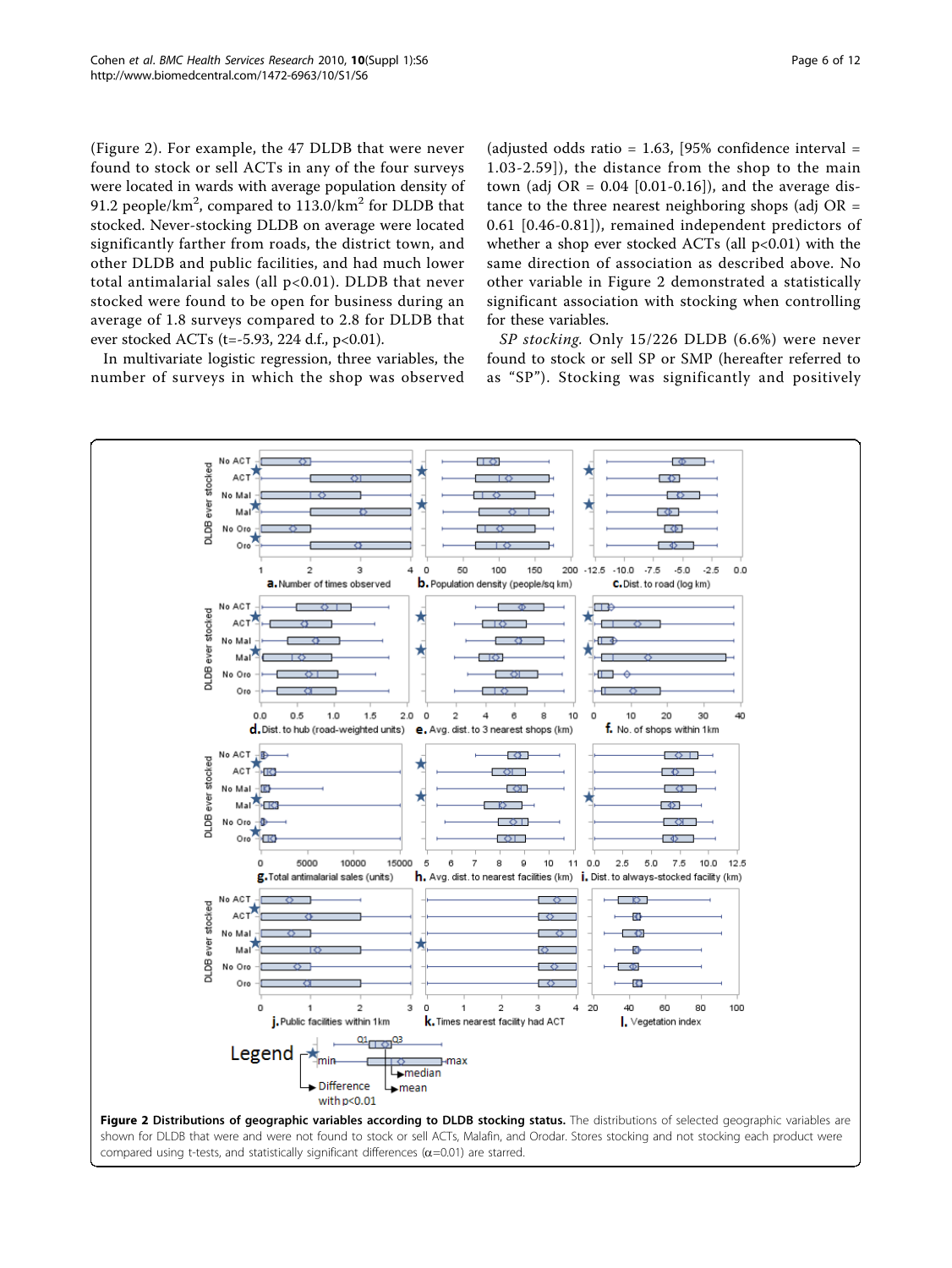associated with the number of surveys in which a DLDB was observed, total antimalarial sales, and negatively with the average distance to the three nearest public health facilities (all  $p<0.01$ ). In multivariate logistic regression, none of the variables depicted in Figure [2](#page-5-0) demonstrated statistically significant associations with SP stocking when controlling for the number of surveys in which a shop was observed.

During the four survey periods, retail audits indicated that Orodar and Malafin were purchased 22,003 and 8,016 times, respectively, compared to 37,698 treatments of ACT. There were 49 DLDB (21.7%) that never stocked or sold Orodar, and these DLDB differed significantly from the 177 that did in that they were, on average, surveyed less frequently and had lower total sales (Figure [2\)](#page-5-0). However, no statistically significant patterning in geographic variables was evident (with  $\alpha$ =0.01).

There were 106 DLDB that never stocked or sold Malafin (46.9%), with patterns in Malafin stocking and sales extremely similar to those observed for ACTs (Figure [2](#page-5-0)). The same variables demonstrated significant associations, and in the same direction, as with ACTs with two exceptions: DLDB stocking Malafin were significantly closer to a public health or NGO facility always stocking ACTs, while those stocking ACTs were not, and the public health facility nearest Malafin-stocking DLDB tended to stock ACTs more frequently than was the case for other shops (both p<0.01).

Joint stocking. Stocking of ACTs and SP in DLDB was not independent ( $\chi^2$ =14.99, 1 d.f., p<0.01). Of the 211 DLDB that stocked SP at any time during the follow-up period, 82.0% also stocked ACTs. In comparison, only 40.0% of the 15 shops not stocking SP had ACTs available. This pattern held true for each of the individual SP products as well; 86.4% of the 177 DLDB stocking Orodar also stocked ACTs compared to 53.0% of those that did not, while 92.5% of the 120 DLDB stocking Malafin also stocked ACTs compared to 64.2% of those that did not. 59.3% of shops stocking Orodar also stocked Malafin, compared to 30.6% of shops that did not ( $\chi^2$ =12.70, 1 d.f.,  $p<0.01$ ).

#### Consumer characteristics

Customer characteristics by stocking status of DLDB. Individuals shopping at DLDB that never stocked or sold ACTs tended to have less education, be of lower SES, and be buying the drugs for slightly older individuals than shoppers at DLDB stocking ACTs (Table 2). The differences in shopper characteristics were consistent when comparing only those shopping in November 2007 with those in November 2008. All three of these variables remained independently associated with stocking status in multivariate regression; a one-level increase in the shopper's education was associated with adjusted  $OR = 1.48$  (1.18-1.84) for shopping at a DLDB stocking ACTs, while a one-unit increase in SES was associated with adjusted  $OR = 2.23$  (1.65-3.01) and each additional year of the recipient's age was associated with adjusted  $OR = 0.97 (0.97-0.99)$ . These relationships were unchanged by additionally controlling for the spatial characteristics of the DLDB locations at which individuals were shopping. No differences in age or education were evident between individuals shopping at DLDB with different stocking or sales of SP; however, as with ACTs, individuals shopping at DLDB never stocking SP had lower SES than those shopping at stores that did.

Customer characteristics by drug choice. Table [3](#page-7-0) depicts factors associated with whether or not an individual purchased an antimalarial or an antipyretic and an ACT or a non-ACT at DLDB that stocked them. Individuals buying antimalarials were older, buying drugs for younger recipients, wealthier, and better educated than were individuals buying antipyretics. When entered into multivariate models controlling for correlation between customers at the same store, the customer's age (adj  $OR =$ 1.06 [1.04-1.09]), education (adj OR = 1.32 [1.08-1.61]), and the age of the intended recipient (adj  $OR = 0.95$  [0.93-0.97]) remained independent predictors, but the customer's SES did not (adj OR = 0.95 [0.79 – 1.14]). ACTs were purchased by older individuals (adj OR = 1.03 [1.01- 1.06]) for younger recipients (adj OR = 0.98 [0.96-1.00]) than were other antimalarials, but no differences in sex of the purchaser or recipient were evident (Table [3\)](#page-7-0).

Table 2 Comparison of shopper characteristics according to the stocking status of DLDB at which they shopped

| Never stocked<br><b>ACTs</b>                          |     |              | <b>Stocked ACTs</b> |                   |                                            | Never stocked<br>SΡ |                 | <b>Stocked SP</b> |                   |                                        |  |
|-------------------------------------------------------|-----|--------------|---------------------|-------------------|--------------------------------------------|---------------------|-----------------|-------------------|-------------------|----------------------------------------|--|
| Variable                                              | n   | Mean(SD)     | n                   | Mean(SD)          | t (df), p                                  | n                   | Mean(SD)        | n                 | Mean(SD)          | t (df), p                              |  |
| Age of intended recipient 215 23.77(12.95)<br>(years) |     |              |                     | 1648 21.11(13.85) | 2.67 (1861), p=0.01                        |                     | 46 21.37(12.85) |                   |                   | 1817 21.42(13.80) -0.02 (1861), p=0.98 |  |
| Age of purchaser (years)                              | 289 | 30.43(8.70)  | 2270                | 30.11(8.47)       | $0.60$ (2557), p=0.55                      | -53                 | 30.21(7.40)     | 2506              | 30.15(8.51)       | $0.05$ (2557), p=0.96                  |  |
| Education level of<br>purchaser (0-6)                 | 225 | 1.81(0.96)   | 1966                | 2.21(1.06)        | $-5.38$ (2189), p<0.01                     | 47                  | 1.94(1.07)      | 2144              | 2.17(1.05)        | $-1.50$ (2189), p=0.13                 |  |
| Socioeconomic status<br>of purchaser                  | 289 | 26.96(11.61) |                     |                   | 2274 35.22(16.19) -10.83^ (444), p<0.01 53 |                     | 26.63(7.98)     |                   | 2510 34.45(16.04) | $-6.84 \wedge (61)$ , p<0.01           |  |

^Indicates Satterthwaite t-test was used for unequal variances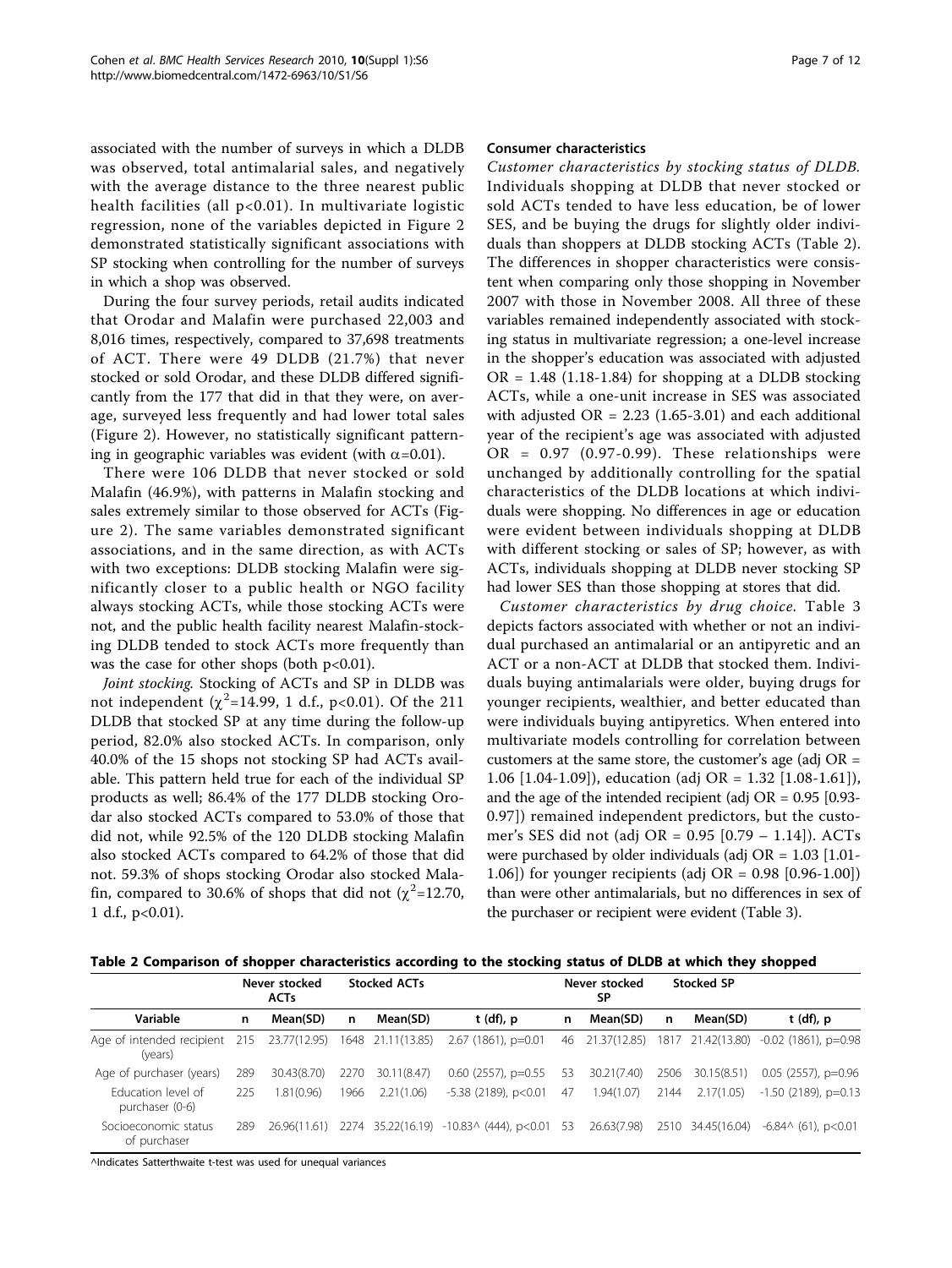<span id="page-7-0"></span>Table 3 Characteristics of shoppers purchasing drugs at DLDB that stocked ACTs, by drug choice

|                                         | Bought antipyretic |              | Bought<br>antimalarial |              |                                | <b>Bought antimalarial</b><br>other than ACT |              | <b>Bought ACT</b> |              |                           |  |
|-----------------------------------------|--------------------|--------------|------------------------|--------------|--------------------------------|----------------------------------------------|--------------|-------------------|--------------|---------------------------|--|
| Variable                                | n                  | Mean(SD)     | n                      | Mean(SD)     | t (df), p                      | n                                            | Mean(SD)     | n                 | Mean(SD)     | t (df), p                 |  |
| Age of intended<br>recipient (years)    | 465                | 24.00(12.32) | 1002                   | 19.34(14.27) | $6.54 \wedge (1036)$ , p<0.01  | 490                                          | 22.35(13.86) | 512               | 16.46(14.08) | $6.67$ (1000), $p < 0.01$ |  |
| Age of purchaser<br>(years)             | 720                | 28.98(8.71)  | 282                    | 30.65(8.40)  | $-4.21$ (2000), $p < 0.01$     | 660                                          | 30.62(8.34)  | 622               | 30.69(8.47)  | $-0.16$ (1280), p=0.88    |  |
| Education level of<br>purchaser (0-6)   | 629                | 2.10(1.02)   | 1101                   | 2.29(1.11)   | $-3.60 \wedge (1404)$ , p<0.01 | 562                                          | 2.29(1.11)   | 539               | 2.29(1.11)   | $0.01$ (1099), $p=0.99$   |  |
| Socioeconomic<br>status of<br>purchaser | 720                | 33.78(15.01) | 285                    | 37.05(16.92) | $-4.46 \wedge (1642)$ , p<0.01 | 661                                          | 38.44(17.39) | 624               | 35.57(16.29) | $3.06$ (1283), $p < 0.01$ |  |

^Indicates Satterthwaite t-test was used for unequal variances

Socioeconomic status. SES varied both according to the stocking status of the store at which the consumer was shopping and according to the type of drug purchased (Figure 3). Individuals buying non-ACT antimalarial drugs at shops stocking ACTs tended to be of significantly higher SES than those buying ACTs; those individuals purchasing ACTs where they were available paid an average of Tsh680 (about \$US 0.59) compared to an average of Tsh936 (about \$US 0.78) for other antimalarial drugs (t=10.55, 1129 d.f.,  $p<0.01$ ).

Stocking and shopping rationales. Of individuals who purchased ACTs at DLDB where they were available and gave a primary reason for doing so, 23.3% (123/529) said the drug was "most effective in treating malaria," compared to only 15.8% (92/581) who gave that rationale for buying a non-ACT at those same DLDB ( $\chi^2$ =9.75, 1 d.f., p=0.002). Individuals who said they selected a drug because of "previous use" were much more likely to purchase a non-ACT ( $\chi^2$ =44.09, 1 d.f., p<0.01); 27.2% (158/ 581) of individuals purchasing non-ACTs gave this

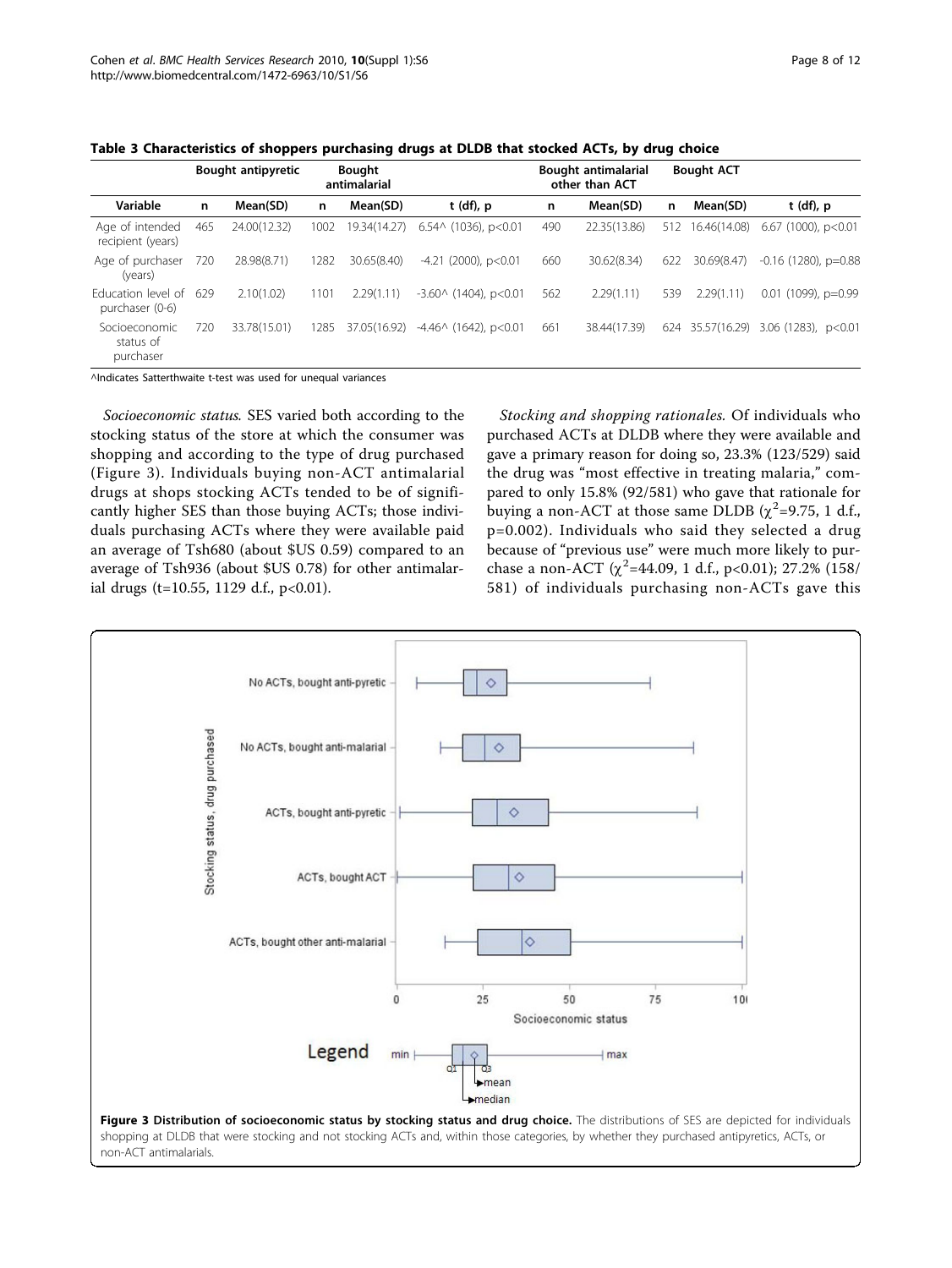rationale compared to 11.3% (60/529) of those buying an ACT. Price was indicated as a reason for buying ACTs for 17.20% (91/529) of customers while only 11.53% (67/581) gave that rationale for purchasing non-ACTs ( $\chi^2$ =7.29, 1 d.f., p<0.01). Finally, customers buying ACTs were slightly more likely to have done so because of a recommendation from a seller; 28.0% of ACT buyers (148/529) gave this reason compared to 22.7% of non-ACT buyers (132/581;  $\chi^2$ =4.06, 1 d.f., p=0.04).

Of the two interviews conducted at DLDBs never stocking ACTs, rationales for the lack of the subsidized drugs included a perceived lack of demand and a lack of knowledge:

"At first when they were establishing this shop they were not stocking [ACTs], I think there were no customers that is why they hadn't seen the importance of stocking them"

-Kongwa DLDB employee "I don't have ACTs, because I have never been educated on them"

-Maswa DLDB owner

According to a representative from the wholesaler, drugs were often sold to shopkeepers on credit, so DLDB could not receive more stock until they had paid off what they owed. Therefore, they preferred drugs and products they could sell quickly so they could restock and sell more. Statements citing the importance of the speed of product movement were heard from about half of DLDB shop owners:

"I can't afford to sell slow moving drugs" -Kongwa DLDB owner

Some perceptions that ACTs were a "slow moving drug" appeared to be related to their relative novelty:

"If customers are used to SP, they will not want ACTs"

-Maswa DLDB owner

However, promotions and advertisements on the radio increased awareness of ACTs, and thus were perceived to have increased the desirability for DLDB to stock them in both Kongwa and Maswa:

"The advertisements have really persuaded the public and they will come to the shop and ask for ACTs."

- Kongwa DLDB owner "Not everyone knows ACT drugs … so if they see the posters or hear it on the radio they can come and buy them."

-Maswa DLDB employee

"People came to know ACTs and so they become a fast moving drug."

-Maswa wholesaler

### **Discussion**

The results of this investigation both highlight the potential for a subsidy introduced at the top of the private sector supply chain to greatly increase access to effective antimalarial drugs and underscore its reliance upon existing supply chains that currently do not reach all individuals in rural regions. Subsidized drugs were purchased by a majority of customers shopping at stores that stocked them [[4\]](#page-10-0) yet disparities in the accessibility of ACTs persisted. As this model is scaled-up to a national level across Africa, it is clear that a deeper understanding of antimalarial drug supply chains and additional interventions that target their behavior will be needed in order to achieve the goal of dramatically increasing ACT access among all those obtaining treatment at private shops.

The two most popular products besides ACTs, although from the same general drug class, manifested widely different stocking patterns. Malafin stocking displayed highly similar geographic patterning to the subsidized ACTs, while stocking of Orodar did not vary by remoteness. There were thus potentially identifiable factors that enabled Orodar to reach rural populations more consistently and equitably than Malafin or subsidized ACTs. Within one year, more shops in the study area stocked the subsidized ACTs than the established products Malafin and Orodar, yet it remains unclear whether subsidized ACTs can rise to the generalized geographic availability of Orodar given more time. Alternatively, the observed differences may be due to fundamentally dissimilar delivery or promotional mechanisms that must be overcome. This understanding is particularly critical for the scale-up of the subsidy since the independent evaluation of the first phase of the AMFm will be of a similarly short time period (less than 18 months of implementation) and thus will be unable to decipher the role of medium- or long-term market factors.

It is possible that different supply chains played an important role in the different patterns observed, though specific characteristics were not captured by this study. Statements by interviewed shopkeepers confirmed that the same wholesaler who distributed the subsidized ACTs was also distributing Malafin, although it is unknown whether Orodar was sold through the same channels. Price was undoubtedly also a driver: Orodar is a significantly cheaper product (exit interviewees paid an average of 778.3 TSh for Orodar compared to 965.9 TSh for Malafin). Counter to local opinion that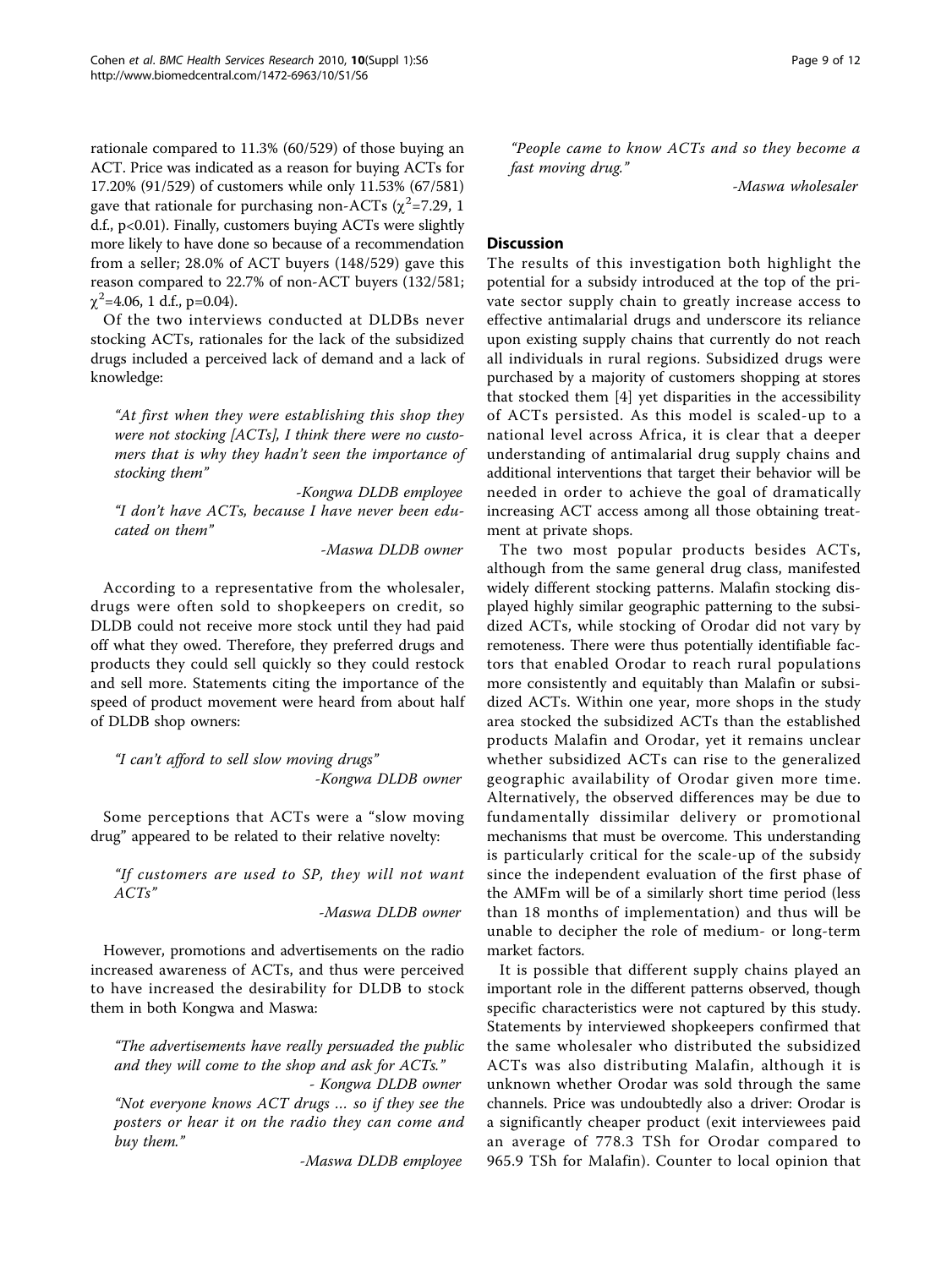locally-produced drugs are available more broadly than international ones, Malafin is manufactured in Tanzania while Orodar is produced in Kenya. No data are available on other potential contributing factors including comparative marketing of the products or the amount of time each has been available on the market. Broader analysis of existing supply chains and antimalarial brands should be a priority in preparing for and assessing the scale-up of the subsidy through the AMFm.

Even if subsidized ACTs are able to achieve the reach of Orodar, this analysis suggests that there will be a set of very remote outlets that will be particularly challenging to consistently supply. While shops that never stocked ACTs or SP were a small minority (9/226, 4.0%), they may serve an important role in treating individuals in the most remote areas, distributing an average of 16.2 doses of antimalarials per month. Of 24 individuals buying drugs for fever who were captured by exit interviews, 18 (75.0%) bought antipyretic drugs, and they were poorer than those shopping elsewhere ( $t=9.01$ , 26 d.f.,  $p<0.01$ ). The available data indicate two potential causes for the inconsistent supply to these shops. First, they are more remote, more than twice as far, on average, from public health or NGO facilities. Second, they were in operation less, existing in an average of 1.4 surveys compared to 2.7 for other shops (t=3.29, 224 d.f., p<0.01). Both have important implications for potential interventions to reach these shops and their customers; the first suggests the need for supplementation of the inherent market incentives for reaching these areas [[17](#page-10-0)], while the second demonstrates the potential for increased frequency of education [[18](#page-10-0)] and product promotion activities [[10\]](#page-10-0).

Several DLDB owners indicating that they did not stock ACTs due to a lack of familiarity with the product. Education programs or advertisements thus could play an important role in improving this component of the supply chain [[18](#page-10-0)]. However, shops in this study were found to open and close with great frequency – only 32% were always surveyed, and nearly a quarter were surveyed only once. Shops that were not observed consistently open for business throughout the year likely were unstable, smaller, and had more volatile stocks. These unstable shops were less likely to stock all of the observed antimalarials, including ACTs. The transitory nature of these shops will make it difficult to provide their owners with the necessary training and education surrounding ACTs, so programs supporting the AMFm may need to consider repeated or periodic programs rather than one-time approaches. Alternatively, it may be more effective to increase access to the formal public sector or engage community health workers in such remote regions [[19](#page-10-0)].

Customers who bought ACTs when given the opportunity to do so were significantly more likely to state that the drugs were most effective, while those who bought non-ACTs were more likely to explain that they preferred to buy familiar medications. These results indicate that education and advertising interventions may prove successful in increasing the probability that customers will buy ACTs when given the opportunity, and ACT purchasing may increase over time without further intervention as individuals become accustomed to the product. The SES of individuals who chose to purchase ACTs when they were stocked was found to be slightly lower than that for individuals choosing to purchase other antimalarial drugs. This difference is attributable to the lower price of the subsidized drugs, which likely made them more accessible. It is important to note that even the less rural individuals reached by this intervention were still quite poor. The majority of customers (72.9%) who succeeded in purchasing ACTs only completed primary school, and these regions are below the national average for key indicators like the percent of households connected to the electricity grid or receiving piped water [\[7](#page-10-0)]. It is likely that a similar subsidy may prove even more effective in wealthier, more urban districts.

This analysis has a number of limitations. First, this investigation sought only to examine whether an AMFm-like subsidy would succeed in improving access to ACTs equitably, but it was not designed to evaluate whether such a subsidy constitutes the most appropriate approach; for example, controversy over whether the AMFm will complement the public health system or divert patients from it [[20](#page-11-0)] is not addressed here. This study broadly attempted to capture the most critical variables known to influence drug usage, but it is possible that other important factors were not encompassed. Only DLDB were included in this analysis, so other informal private sector actors were not captured; however, previous studies have indicated that these informal shops are less important sources of anti-malarials in rural Tanzania [[21](#page-11-0)]. The four follow-up surveys of stocking and sales represent only snapshots and as such cannot capture the dynamic nature of patterning. For example, there was enormous turn-over in the DLDB that were found to exist over the course of the year; about a quarter of DLDB only existed during a single survey. Finally, it is possible that the repeated interviews of shop-keepers to assess stocking and sales may have influenced their decision-making, although the absence of ACT uptake in the control district indicates that this bias is unlikely to affect qualitative interpretation of these results. Nevertheless, the patterns observed here provide insight into how a number of varied factors may interact to influence the potential successes and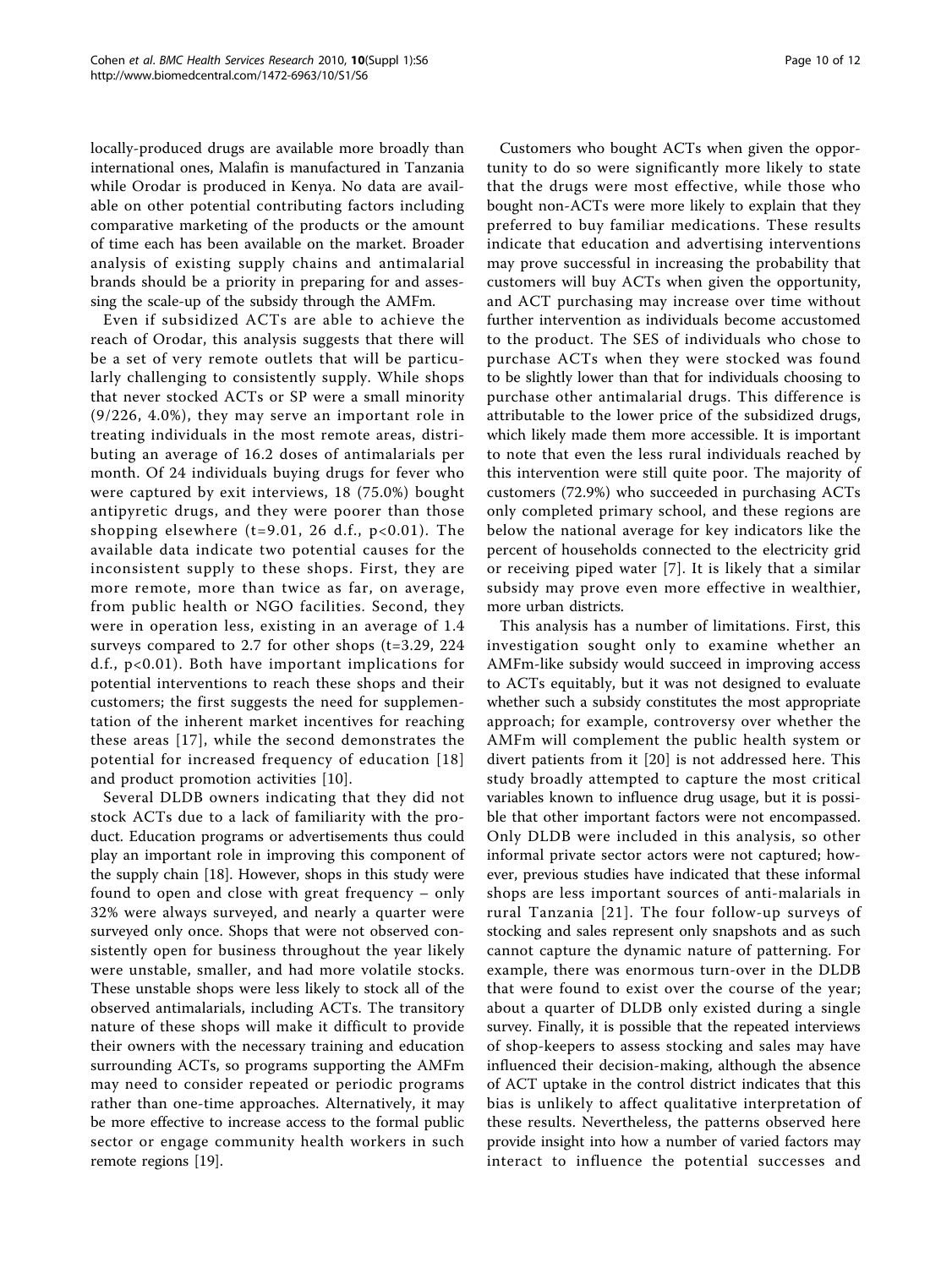<span id="page-10-0"></span>challenges that may occur following the launch of the global ACT subsidy.

#### Conclusions

This research indicates that scale-up of an ACT subsidy to national or global levels has the potential to increase ACT uptake in poor rural areas, but spatial and socioeconomic variation is likely to remain in stocking and sales. Given the launch of the AMFm in 2010, and its potential to effect unprecedented changes in the private sector antimalarial market, it is vital to improve understanding of how these drugs will flow through existing supply chains. In-depth analysis of essential differences in the distribution and use of the most commonly available alternative products such as those discussed here should begin immediately. These results engender cautious optimism that the subsidy will succeed in adding effective drugs into the marketplace at prices in line with older medications, but they emphasize the need to better understand if and how supply chains will need to be augmented or supplemented in order to optimize the impact of the initiative. Performing spatial analyses like those conducted here on an ongoing basis as a component of the monitoring and evaluation of the AMFm may help ensure that inequities in access to treatment are recognized and addressed.

#### Trial registration

Current Controlled Trials ISRCTN39125414.

#### Acknowledgements

This work was supported by grants from the Bill & Melinda Gates Foundation and a software donation from the SAS Institute. CG is a member of the Consortium for Research on Equitable Health Systems, which is funded by the UK Department for International Development, and of the KEMRI-Wellcome Trust Research Programme, which is supported by a grant from the Wellcome Trust (#077092). We thank those who conducted the surveys, the shop-keepers and customers who participated, and Rebecca Morgan for her assistance with the qualitative analysis. Thanks to Kara Hanson and the participants of the CREHS workshop on scaling up health services for their valuable suggestions on this manuscript. This article has been published as part of BMC Health Services Research Volume 10 Supplement 1, 2010: Scaling-up health services in low- and middle-income settings. The full contents of the supplement are available online at<http://www.biomedcentral.com/1472-6963/10?issue=S1>.

#### Author details

<sup>1</sup>Clinton Health Access Initiative, 383 Dorchester Ave, Boston MA, 02127, USA. <sup>2</sup>Mott MacDonald Group Limited, Croydon, UK. <sup>3</sup>Social Research Division, Steadman Group, Nairobi, Kenya. <sup>4</sup>Tanzania Country Office, Clinton Health Access Initiative, Dar es Salaam, Tanzania. <sup>5</sup>National Malaria Control Program, Ministry of Health and Social Welfare, Dar es Salaam, Tanzania. 6 Kenya Medical Research Institute – Wellcome Trust Research Programme, PO Box 43640, Nairobi, Kenya and Health Policy Unit, London School of Hygiene & Tropical Medicine, Keppel St. London WC1E 7HT, UK.

#### Authors' contributions

JMC conducted the geographic and statistical analyses and drafted the manuscript. OS, MG, YI, LW, AM, and CG conceived of the study and participated in its design and coordination. KS and IG conducted and

analyzed the qualitative analyses. DB, MO and LW collected the data. All authors read and approved the final manuscript.

#### Competing interests

The authors declare that they have no competing interests.

Published: 2 July 2010

#### References

- 1. World Health Organization: World Malaria Report. Geneva: WHO 2008.
- 2. Arrow K, Panosian C, Gelband H, et al: Saving Lives, Buying Time: Economics of Malaria Drugs in an Age of Resistance. Washington (D.C.): Institute of Medicine National Academies Press 2004.
- 3. Laxminarayan R, Gelband H: A global subsidy: key to affordable drugs for malaria? Health Aff (Milwood) 2009, 28(4):949-961.
- Sabot OJ, Mwita A, Cohen JM, Ipuge Y, Gordon M, Bishop D, Odhiambo M, Ward L, Goodman C: [Piloting the gobal subsidy: the impact of subsidized](http://www.ncbi.nlm.nih.gov/pubmed/19724644?dopt=Abstract) [artemisinin-based combination therapies distributed through private](http://www.ncbi.nlm.nih.gov/pubmed/19724644?dopt=Abstract) [drug shops in rural Tanzania.](http://www.ncbi.nlm.nih.gov/pubmed/19724644?dopt=Abstract) PLoS ONE 2009, 4(9).
- 5. Mutabingwa TK, Anthony D, Heller A, Hallett R, Ahmed J, Drakeley C, Greenwood BM, Whitty CJ: [Amodiaquine alone, amodiaquine](http://www.ncbi.nlm.nih.gov/pubmed/15850631?dopt=Abstract) [+sulfadoxine-pyrimethamine, amodiaquine+artesunate, and artemether](http://www.ncbi.nlm.nih.gov/pubmed/15850631?dopt=Abstract)[lumefantrine for outpatient treatment of malaria in Tanzanian children:](http://www.ncbi.nlm.nih.gov/pubmed/15850631?dopt=Abstract) [a four-arm randomised effectiveness trial.](http://www.ncbi.nlm.nih.gov/pubmed/15850631?dopt=Abstract) Lancet 2005, 365(9469):1474-1480.
- 6. Measure DHS: 2007-08 Tanzania HIV and Malaria Indicator Survey (THMIS). Calverton, MD, USA: Demographic and Health Surveys 2008.
- 7. Tanzania National Bureau of Statistics: 2002 Population and housing census general report. Dar es Salaam: Government of Tanzania 2004.
- 8. Battersby A, Goodman C, Abondo C, Mandike R: Improving the supply, distribution and use of antimalarial drugs by the private sector in Tanzania. London: Malaria Consortium 2003.
- 9. Goodman C, Kachur SP, Abdulla S, Bloland P, Mills A: [Drug shop regulation](http://www.ncbi.nlm.nih.gov/pubmed/17921151?dopt=Abstract) [and malaria treatment in Tanzania why do shops break the rules, and](http://www.ncbi.nlm.nih.gov/pubmed/17921151?dopt=Abstract) [does it matter?](http://www.ncbi.nlm.nih.gov/pubmed/17921151?dopt=Abstract) Health Policy Plan 2007, 22(6):393-403.
- 10. Ballou-Aares D, Freitas A, Kopczak LR, Kraiselburd S, Laverty M, Macharia E, Yadav P: Private sector role in health supply chains: Review of the role and potential for private sector engagement in developing country health supply chains. Dalberg Global Development Advisors and MIT-Zaragoza International Logistics Program 2008.
- 11. Samarasekera U: [Drug subsidy could help Tanzania tackle malaria.](http://www.ncbi.nlm.nih.gov/pubmed/18446925?dopt=Abstract) Lancet 2008, 371(9622):1403-1406.
- 12. Conteh L, Hanson K: [Methods for studying private sector supply of public](http://www.ncbi.nlm.nih.gov/pubmed/12899900?dopt=Abstract) [health products in developing countries: a conceptual framework and](http://www.ncbi.nlm.nih.gov/pubmed/12899900?dopt=Abstract) [review.](http://www.ncbi.nlm.nih.gov/pubmed/12899900?dopt=Abstract) Soc Sci Med 2003, 57(7):1147-1161.
- 13. Tanzania Commission for AIDS, National Bureau of Statistics, ORC Macro: Tanzania HIV/AIDS Inidicator Survey 2003-04. Calverton, Maryland, UA: TACAIDS, NBS, and ORC Macro 2005.
- 14. Tanser F, Gijsbertsen B, Herbst K: [Modelling and understanding primary](http://www.ncbi.nlm.nih.gov/pubmed/16574290?dopt=Abstract) [health care accessibility and utilization in rural South Africa: An](http://www.ncbi.nlm.nih.gov/pubmed/16574290?dopt=Abstract) [exploration using a geographical information system.](http://www.ncbi.nlm.nih.gov/pubmed/16574290?dopt=Abstract) Soc Sci Med 2006, 63(3):691-705.
- 15. Tucker CJ, Pinzón JE, Brown ME, Slayback DA, Pak EW, Mahoney R, Vermote EF, El Saleous N: An extended AVHRR 8-km NDVI dataset compatible with MODIS and SPOT vegetation NDVI data. Int J Remote Sens 2005, 26(20):4485-4498.
- 16. Vyas S, Kumaranayake L: [Constructing socio-economic status indices: how](http://www.ncbi.nlm.nih.gov/pubmed/17030551?dopt=Abstract) [to use principal components analysis.](http://www.ncbi.nlm.nih.gov/pubmed/17030551?dopt=Abstract) Health Policy Plan 2006, 21(6):459-468.
- 17. Yadav P, Curtis K, Sekhri N: Mapping and realigning incentives in the global health supply chain: based on the supply chain for artemisinin combination therapy treatments for malaria. Zaragoza, Spain: MIT-Zaragoza International Logistics Program and The Healthcare Redesign Group Inc. 2006.
- 18. Marsh VM, Mutemi WM, Willetts A, Bayah K, Were S, Ross A, Marsh K: [Improving malaria home treatment by training drug retailers in rural](http://www.ncbi.nlm.nih.gov/pubmed/15078263?dopt=Abstract) [Kenya.](http://www.ncbi.nlm.nih.gov/pubmed/15078263?dopt=Abstract) Trop Med Int Health 2004, 9(4):451-460.
- 19. Winch PJ, Gilroy KE, Wolfheim C, Starbuck ES, Young MW, Walker LD, Black RE: [Intervention models for the management of children with](http://www.ncbi.nlm.nih.gov/pubmed/15965032?dopt=Abstract) [signs of pneumonia or malaria by community health workers.](http://www.ncbi.nlm.nih.gov/pubmed/15965032?dopt=Abstract) Health Policy Plan 2005, 20(4):199-212.